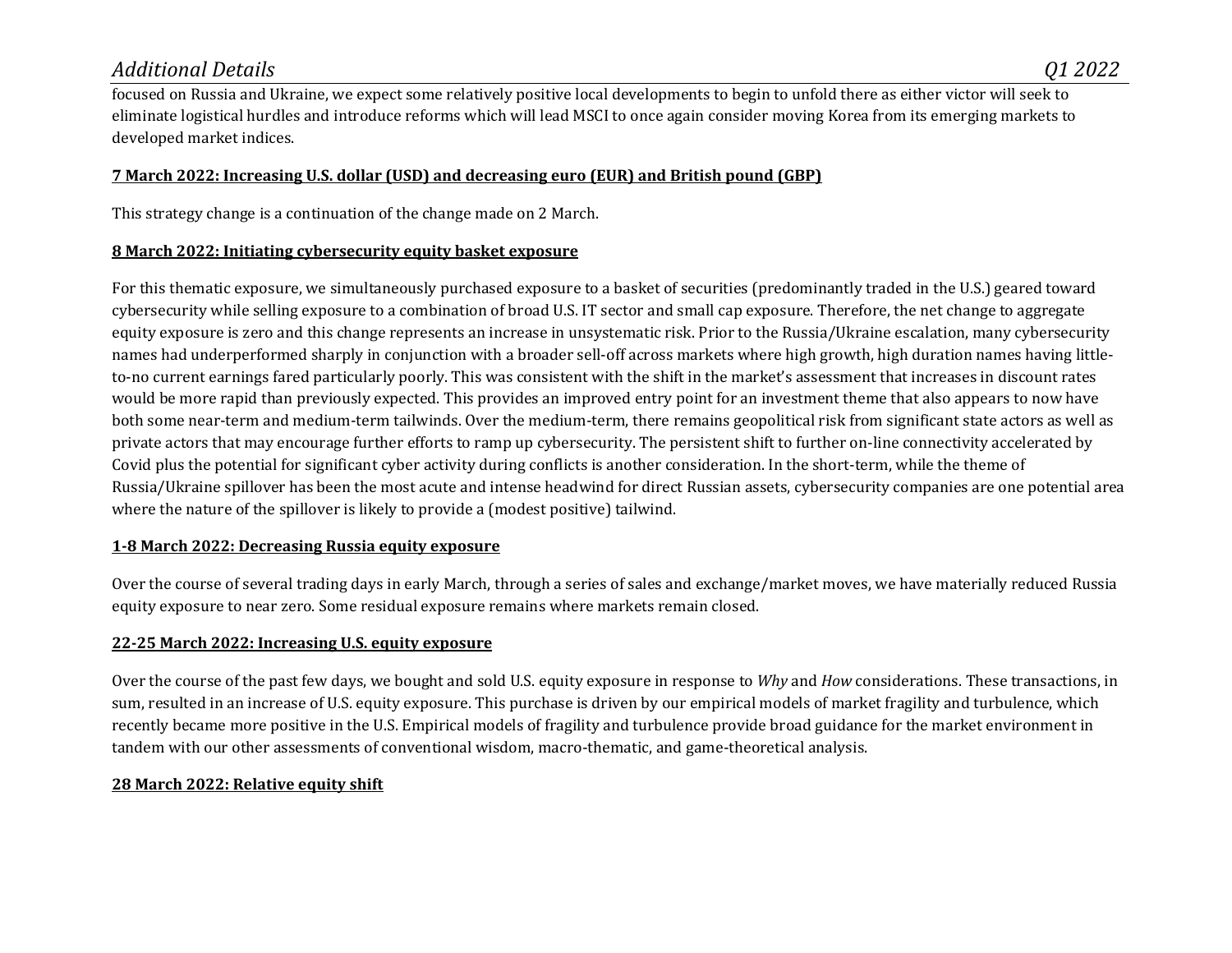## *Additional Details Q1 2022*

This strategy change is a relative shift across several equity market exposures in response to the change in relative valuation opportunities. More specifically, we increased Sweden equity, France equity, and U.S. value equity exposure, while at the same time, decreased global energy sector and Brazil equity. In all instances, this change moves strategy closer to equity market and/or relative equity sector signals.

## **29 March 2022: Increasing Japanese yen (JPY) and decreasing Chinese yuan (CNY)**

This strategy change is in line with valuation signals. JPY has depreciated significantly in 2022, particularly in March as it has faced various nonvaluation headwinds. The most significant of these concerns expectations of monetary policy in Japan compared to most of the developed and emerging world (though not compared to Asia). Inflation has risen substantially in many countries such that they have raised interest rates already and/or are expected to continue to do so, while the Bank of Japan has signaled that tightening is not imminent in Japan (where inflation remains below the central bank's target). While this explains JPY weakness against most currencies, it is less of a headwind versus CNY since inflation in China is similarly low and the central bank remains easy. In addition, Japan is an energy importer and accordingly faces an adverse growth influence from higher energy prices that have recently been exacerbated by Russia's was against Ukraine. Again, this is also the situation for China. We anticipate that the headwinds for JPY are now reflected in its price, and do not in any case justify JPY weakening against CNY. A negative impact on CNY may yet arise from China's stringent "zero Covid" policy under which the authorities have implemented rapid and sweeping lockdowns across the country in response to Covid outbreaks. This policy, which shows no sign of ending, is unique to China and is likely to be a drag on China's economic growth. China may therefore be willing to tolerate, or even assist, CNY depreciation to offset this.